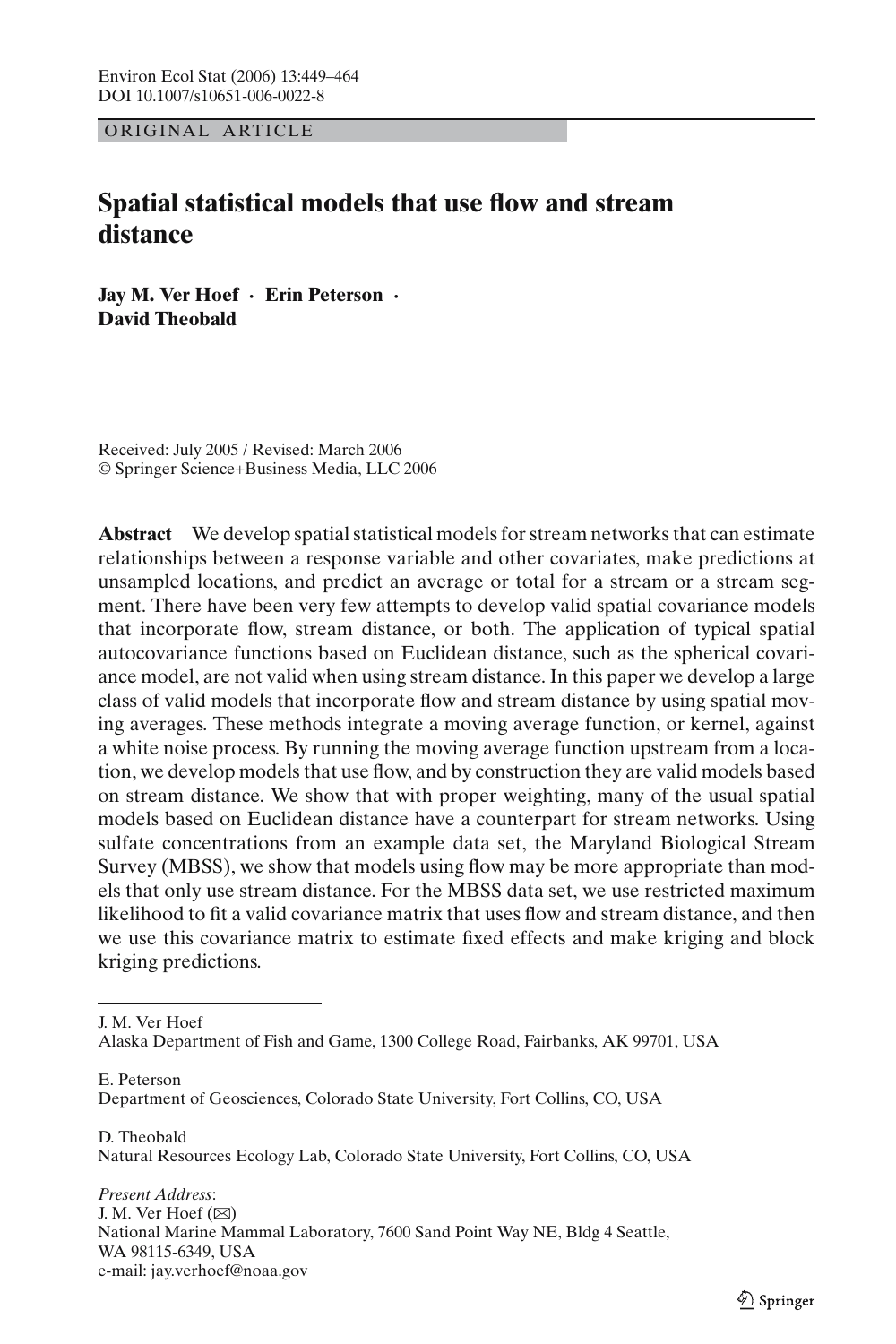**Keywords** Stream networks · Valid autocovariances · Geostatistics · Variogram · Block kriging

## **1 Introduction**

Streams and rivers form one of the most important environmental resources in a nation. Clean water is vital for drinking, and it provides habitat for plants and animals. A lot of time and money has been spent to characterize and monitor streams and rivers (see, e.g., Torgersen et al. 2004; Yuan 2004). As with most environmental and ecological data, a sample must be taken from a possibly infinite population of values on a stream network. For example, sample units could be counts of fish from a small stream segment, or water quality samples. Often, the area of interest is larger than a single stream segment, encompassing a whole stream network. The goals of data collection from streams may be varied, but often include (1) predicting at unsampled locations, (2) predicting an average or total for a stream segment or a whole stream network, and (3) estimating relationships between the response variable and other covariates. Our overall goal is to develop spatial statistical models for stream networks that can accomplish these goals.

A general formulation to handle all of the goals listed above is a spatial linear model. Consider the general linear model  $Y = X\beta + \epsilon$ , where the dimension of Y is an *n* by 1 vector. The relationship between the response variable and covariates is modeled through the design matrix **X** and parameters  $\beta$ . The classical assumption is that the random errors  $\epsilon$  are independent, so var( $\epsilon$ ) is  $\sigma^2 I$ , where **I** is the  $n \times n$  identity matrix. In spatial statistics, the independence assumption is relaxed and values are allowed to be correlated, so, in general,  $var(\epsilon) = \Sigma$ . When used for spatial prediction, this model is referred to as "universal" kriging (Cressie 1993, p. 151), with "ordinary" kriging being the special case where the design matrix **X** is a single column of ones. The general formulation of the covariance matrix  $\Sigma$  has too many parameters to estimate. Using assumptions like ergodicity and stationarity (Cressie 1993, p. 57), distance can be used to reduce the number of parameters. For example, a spherical autocovariance model is,

$$
C(h; \theta_0, \theta_1, \theta_2) = \begin{cases} \theta_0 + \theta_1 & \text{if } h = 0, \\ \theta_1 \left[ 1 + \frac{1}{2} \left( \frac{h}{\theta_2} \right)^3 - \frac{3}{2} \frac{h}{\theta_2} \right] & \text{if } 0 < h < \theta_2, \\ 0 & \text{if } \theta_2 \le h, \end{cases}
$$
 (1)

where *h* is Euclidean distance. Thus, we have used distance to reduce the number of covariance parameters from  $\frac{n(n+1)}{2}$  to 3. The key word here is "Euclidean."

When working with stream networks, we may not want to use Euclidean distance. An attractive alternative is to use stream distance. Transport of materials and movements of fish only occur within the stream network, so this may be a more appropriate distance metric when modeling autocovariance. Stream distance is defined as the shortest distance between two locations, where distance is computed only along the stream network. However, spatial autocovariance models developed for Euclidean distance may not be valid for stream distances.

As a simple example of what can go wrong, consider Fig. 1. Imagine an idealized stream network starting with a single node splitting into two, and then each node splitting into two more, etc., for  $2^6 - 1 = 63$  nodes. Suppose that the stream segments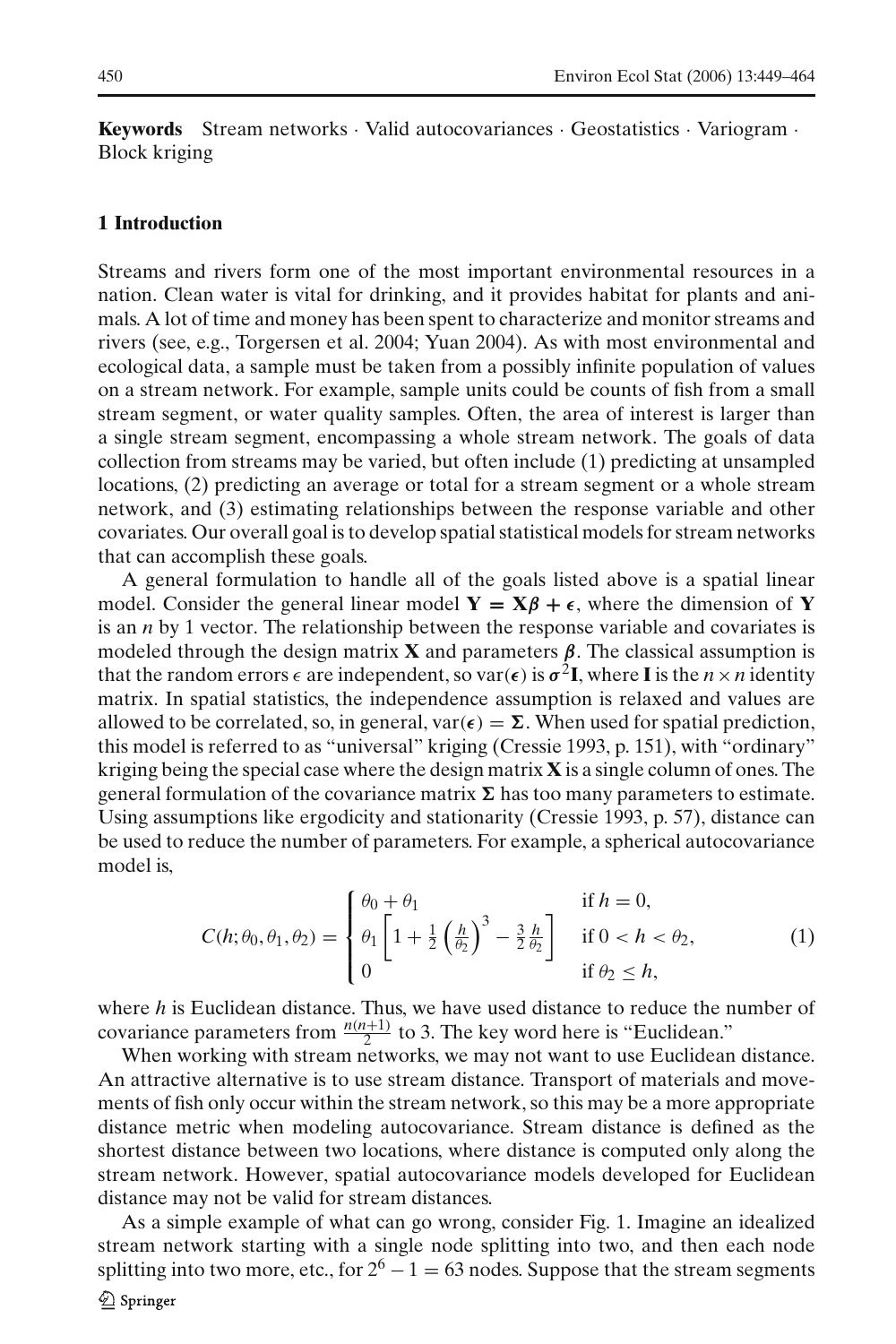

between nodes are all one unit long. Now consider the use of a standard autocovariance model when using stream distance, rather than Euclidean distance. Three different autocovariance models were used based on stream distance, one being the spherical model described in (1). Another is the exponential autocovariance model,

$$
C(h; \theta_0, \theta_1, \theta_2) = \begin{cases} \theta_0 + \theta_1 & \text{if } h = 0, \\ \theta_1 \exp(-h/\theta_2) & \text{if } 0 < h. \end{cases} \tag{2}
$$

Another model that is valid for distance in one dimension, but not Euclidean distance in two or more dimensions, is the linear-with-sill model,

$$
C(h; \theta_0, \theta_1, \theta_2) = \begin{cases} \theta_0 + \theta_1 & \text{if } h = 0, \\ \theta_1 (1 - \frac{h}{\theta_2}) & \text{if } 0 < h < \theta_2, \\ 0 & \text{if } \theta_2 \le h. \end{cases}
$$
 (3)

All three models (1 − 3) were used in Fig. 1. The parameter  $\theta_0$  has been termed the "nugget" effect, and was set to zero, and the parameter  $\theta_1$ , often called the partial sill, was set to 1 for all models in Fig. 1. The parameter that controls the amount of autocorrelation is  $\theta_2$ , and it was allowed to vary. For each value of  $\theta_2$  for each model, a covariance matrix was determined based on stream distance among the 63 nodes in the example described earlier. The minimum eigenvalue as a function of  $\theta_2$  is shown in Fig. 1. Notice that negative eigenvalues mean that the covariance matrix is not positive definite, and hence not valid. Figure 1 demonstrates that the spherical and linear-with-sill models are not valid when using stream distance. Even so, Gardner et al. (2003) make kriging predictions using stream distance with a spherical autocovariance model, which is not generally valid. In Fig. 1, the exponential model seems valid, and this is clarified in Sect. 2.4. In general, we have been unable to find any literature on making kriging predictions using valid models based on stream distance.

One problem with developing spatial models for stream networks is that little is known about valid autocovariance models when using stream distances. A second problem is that stream distance alone may not be appropriate for modeling autocorrelation. Streams have flow, which is characterized by direction and volume. In general, we will use flow to mean direction, unless specifically stating flow volume. For some types of variables, such as stream chemistry values, we might want to consider models that do not allow autocorrelation between locations if the water at one location does not flow into another. For example, Fig. 2 shows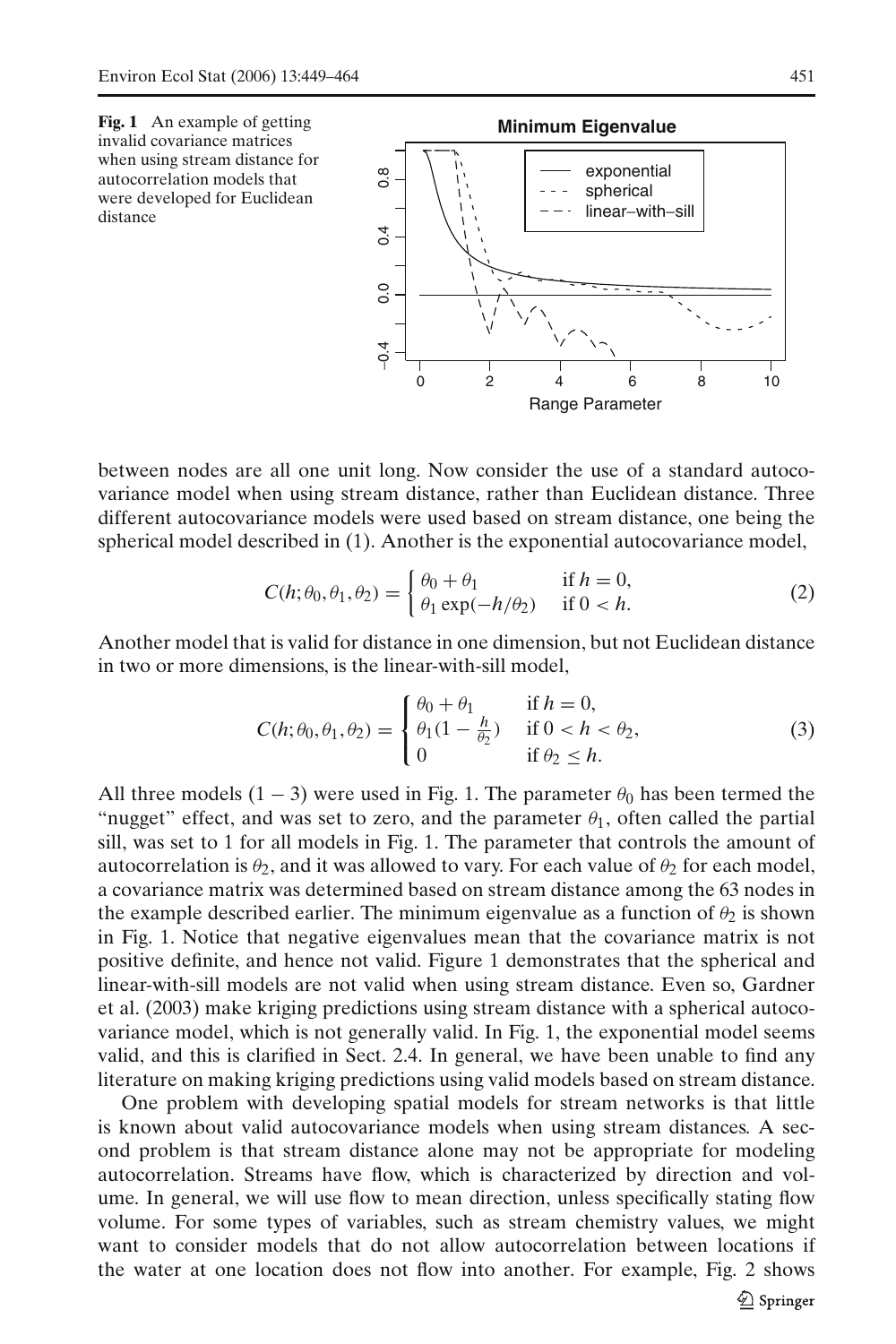

**Fig. 2** An example of how flow affects stream chemistry values. Note that there are two locations in close proximity with overlapping circles near A

concentration measurements of  $SO_4$  (in  $\mu$ eq/L) from a stream network in Maryland (http://www.dnr.state.md.us/streams/mbss/). In Fig. 2, there are locations at stream junctions, such as in the area labeled A, that are very close spatially, even when using stream distance, but the values are quite different because they are on two stream segments that do not share flow. The values downstream of junctions are intermediate in value from their upstream segments, as one would expect when the waters mix. In comparison, the values within a stream segment, such as the two values labeled with B in Fig. 2 are very similar.

To meet the earlier stated goal of developing spatial linear models on streams, the primary objective of this paper is to develop valid spatial autocovariance models that incorporate flow and use stream distance. Several papers have investigated the use of non-Euclidean distance for aquatic resources, including for streams and estuaries, but none has developed valid autocovariance models that incorporate stream distance and flow. Yuan (2004) discusses the problem, but uses Euclidean distance anyway because of the lack of valid models. Dent and Grimm (1999) and Torgersen et al. (2004) estimate a spherical covariance model based on stream distance in an exploratory fashion, but they do not attempt kriging predictions (which could have yielded negative variance estimates). Other approaches develop complicated mean structures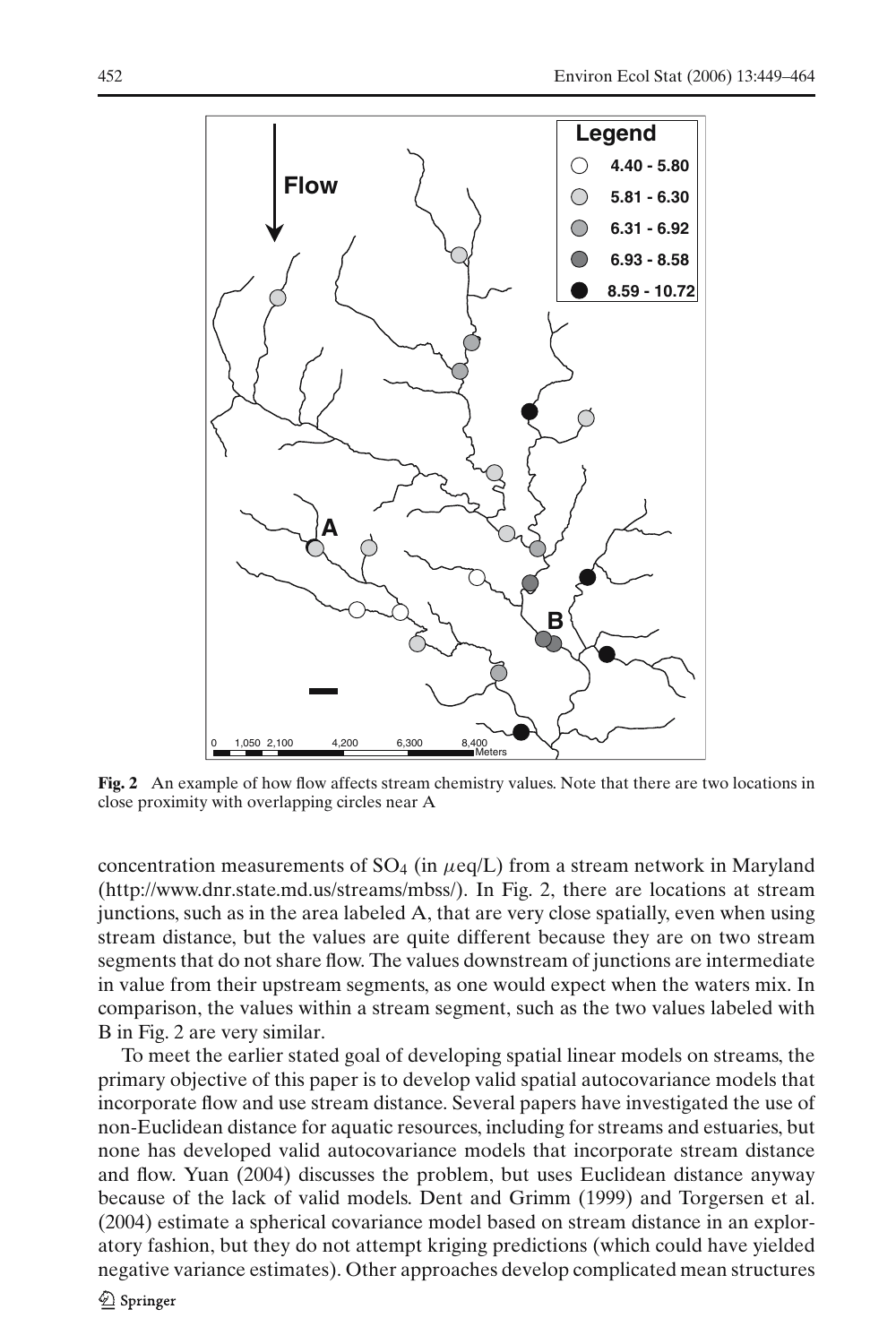among locations, hoping to achieve independence among random errors. An example is the SPARROW approach (Smith et al. 1997). Non-Euclidean metrics have been tried in estuaries as well (Rathbun 1998; Little et al. 1997). A space-time model is developed in Cressie and Majure (1997). Curriero (1996) discusses an approach to the problem that uses metric dimensional scaling. The general idea is to use a matrix based on stream distance and map it into a low dimensional Euclidean space while trying to minimize distortion. Once we are in Euclidean space, we can use the usual spatial autocovariance models (if they are valid for that dimension). One problem with this method is that the addition of new prediction locations can change the model and all other predictions, even when the data have not changed. In addition, it does not include flow.

In this manuscript we use moving average constructions (also called kernel convolutions) to develop valid models for stream networks. In Sect. 2, we introduce these models, first developing a mathematical framework and notation, and then constructing random variables on streams and deriving their autocovariance. We concentrate on models that incorporate flow, but also show one based purely on stream distance. In Sect. 3, we use real data to fit a spatial linear model, where we use restricted maximum likelihood (REML) (see Cressie 1993, pp. 92–93 for REML applied to spatial models) to estimate the covariance parameters, and then estimate fixed effects and make kriging and block kriging predictions. We conclude with some discussion and future directions.

## **2 Moving average constructions**

Barry and Ver Hoef (1996) show that a large class of autocovariances can be developed by creating random variables as the integration of a moving-average function over a white-noise random process,

$$
Z(s) = \int_{-\infty}^{\infty} g(x - s | \theta) W(x) dx,
$$
\n(4)

where  $W(x)$  is a white noise process and  $g(x|\theta)$  is called the moving-average function and it is defined on  $\mathcal{R}^1$ . We are free to choose the moving average function, but it must have finite volume in order to create a stationary process. Typically, we choose functions centered on 0, where most of their mass occurs as well. Several examples are given in Table 1. The moving-average construction allows a valid autocovariance to be expressed as,

$$
C(h|\theta) = \begin{cases} \int_{-\infty}^{\infty} (g(x|\theta))^2 dx + v_j^2 & \text{if } h = 0, \\ \int_{-\infty}^{\infty} g(x|\theta) g(x - h|\theta) dx & \text{if } h > 0, \end{cases}
$$
(5)

where we assume that the integrals exist. We allow a discontinuity  $v_j^2$  at  $h = 0$ , which is the "nugget" effect in geostatistical terminology (see Cressie 1993, p. 59), and was labeled  $\theta_0$  in (1–3). There is increasing use of these moving average models to construct valid autocovariances when confronted with new problems, such as multivariate models (Ver Hoef and Barry 1998; Ver Hoef et al. 2004), and nonstationary models (Higdon 1998; Higdon et al. 1999; Fuentes 2002). We will use the moving average construction to build valid models for streams, and these models will also account for water flow.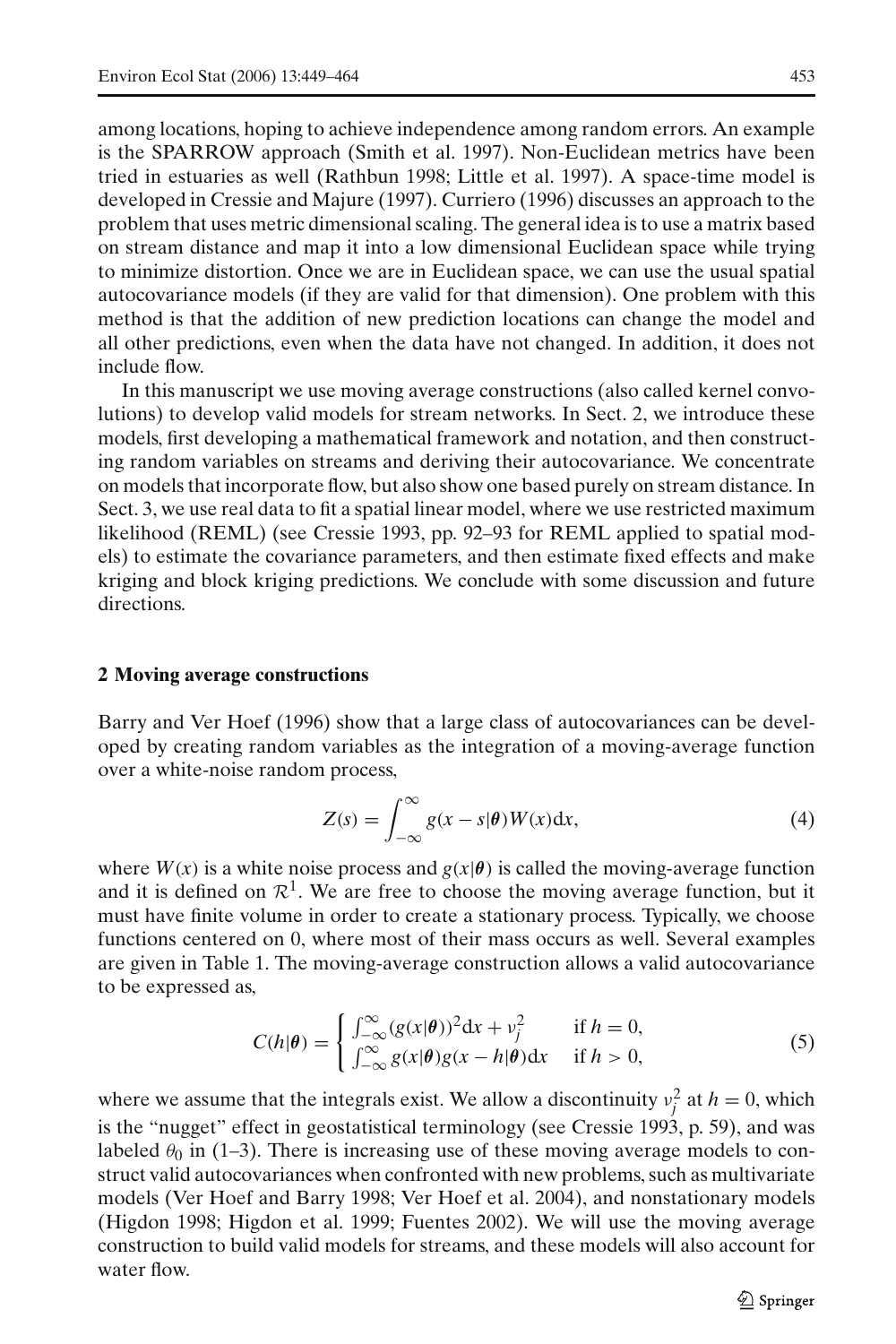| Name             | Moving average function                | Autocorrelation function                                                                                                 |  |
|------------------|----------------------------------------|--------------------------------------------------------------------------------------------------------------------------|--|
| Linear with sill | $g(x) = 1$<br>$I(0 \leq x \leq 1)$     | $\rho(h) = \begin{cases} 1 - h & \text{if } 0 \le h < 1 \\ 0 & \text{if } 1 < h \end{cases}$                             |  |
| Spherical        | $g(x) = 1 - x$<br>$I(0 \leq x \leq 1)$ | $\rho(h) = \begin{cases} 1 - \frac{3}{2}h + \frac{1}{2}h^3 & \text{if } 0 \le h < 1 \\ 0 & \text{if } 1 < h \end{cases}$ |  |
| Mariah           | $g(x) = \frac{1}{x+1}$<br>$I(0 \le x)$ | $\rho(h) = \begin{cases} 1 & \text{if } h = 0 \\ \frac{\ln(h+1)}{h} & \text{if } 0 < h \end{cases}$                      |  |
| Exponential      | $g(x) = e^{-x}$<br>$I(0 \leq x)$       | $\rho(h) = e^{-h}$ if $0 \leq h$                                                                                         |  |

**Table 1** Moving average functions and their corresponding autocorrelation functions

## 2.1 Mathematical framework and notation

To construct random variables similar to (4), but based on stream networks and flow, we first develop a mathematical framework and notation. We assume that the scale of the problem is such that we can depict a stream segment as a line, and the lines of a stream form a network, as in Fig. 3. We take these to be segments of the real line, and we consider a location downstream to be a lower real number than a location farther upstream. The whole network will have a single most-downstream location, which we set to 0. Any location on a stream network can be connected by a continuous line to the lowest point in that network, and hence distance from the lowest point is simply the length of that line. We define this as "distance upstream." In a stream network, there will be a finite number of stream segments, and we index them arbitrarily with  $i = 1, 2, \ldots$  In a branching stream network many locations will have the same distance upstream, so in order to uniquely define each location and keep track of distance upstream, we denote each location as  $x_i$ , which is the distance upstream on the  $i<sup>th</sup>$ stream segment. We will denote the most downstream location on the *i*<sup>th</sup> segment as  $l_i$ , and we will denote the most upstream location as  $u_i$ , where  $u_i$  could be  $\infty$ . In order to consider the widest range of models, if there are no more stream segments upstream of a stream segment (e.g., segment  $i = 2$  in Fig. 3), then we will consider a segment such as this to be defined on  $(l_i, \infty)$ ; in Fig. 3, this is denoted as an arrow.

Let the whole set of stream segment indices be denoted as *I*. The index set of stream segments upstream of  $x_i$ , excluding *i*, will be  $U_{x_i} \subseteq I$ . In Fig. 3 for example,  $U_{s_3} = \{4, 5, \ldots, 13\}, U_{t_8} = \{9, 10\}, \text{ and } U_{r_{11}} = \{12, 13\}.$  Besides working with point locations, we also work with whole segments, so we define the index set of stream segments upstream of segment *i*, excluding *i*, as  $U_{[i]} \subseteq I$ . It will also be useful to define *D<sub>x<sub>i</sub>*</sub> ⊆ *I* as the index set of all stream segments downstream of  $x_i$  into which  $x_i$  flows, including the segment containing  $x_i$ . In Fig. 3 for example,  $D_{s_3} = \{1,3\}$ ,  $D_{t_8} = \{1, 3, 5, 6, 8\}$  and  $D_{r_{11}} = \{1, 3, 5, 11\}$ . Similarly, the index set of stream segments downstream of segment *i*, including *i*, is denoted  $D_{[i]} \subseteq I$ .

Using these definitions, we can say that two locations,  $s_i$  and  $t_j$ , on a stream network are "flow-connected" if  $D_{s_i} \cap D_{t_j} = D_{s_i}$  or  $D_{t_j}$ . In a similar way, we can obviously define flow-connected between a location and a stream segment, or between two stream segments. For example, in Fig. 3,  $s_3$  and  $t_8$  are flow-connected because  $D_{s_3} \cap D_{t_8} = D_{s_3}$ , whereas  $t_8$  and  $r_{11}$  are not flow-connected because  $D_{r_{11}} \cap D_{t_8} \neq D_{r_{11}}$ nor  $D_{ts}$ . Finally, consider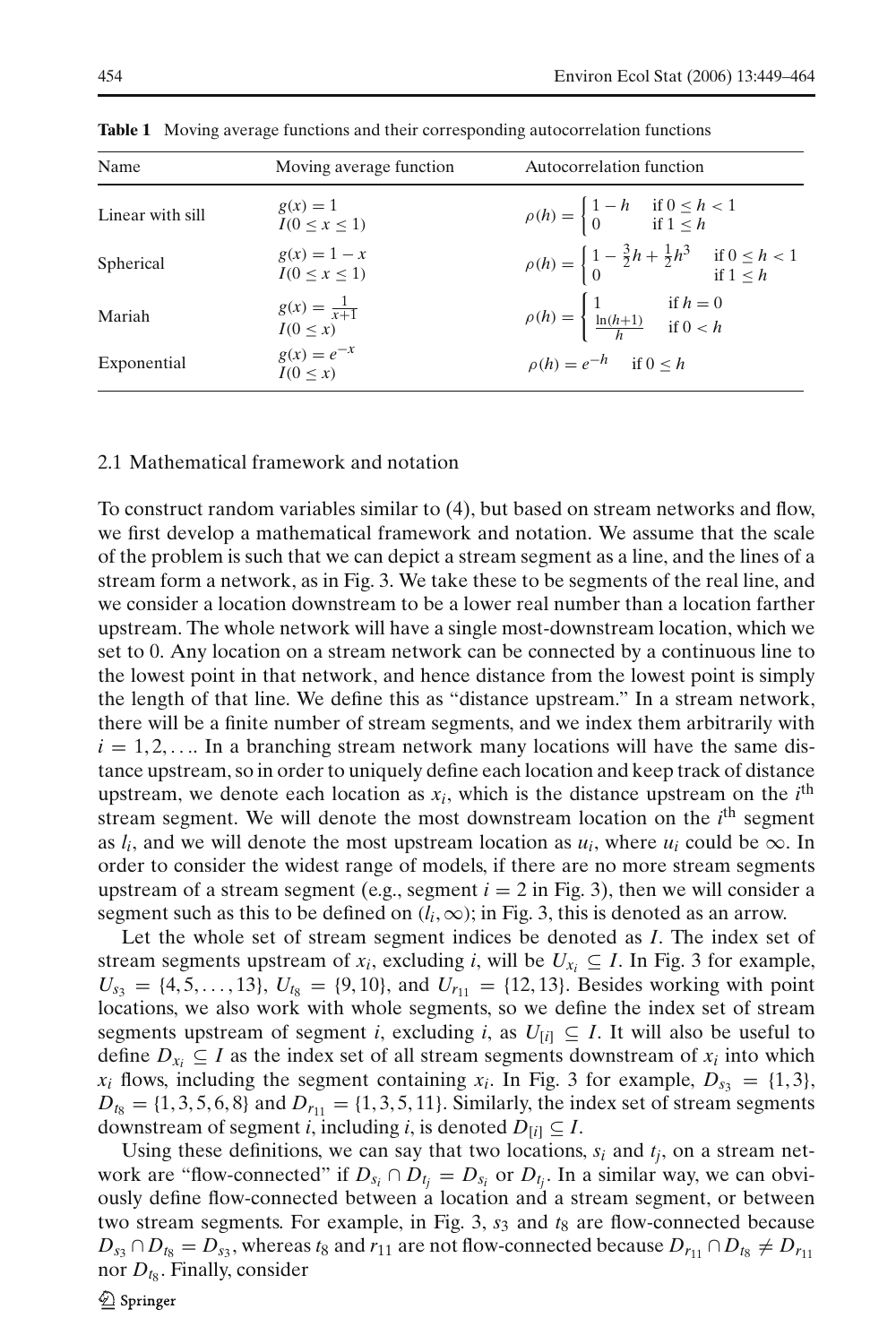**Fig. 3** Example stream network, with 13 stream segments labeled with *i*. The arrows at the upper end of stream segments indicate that they are assumed to have infinite length. Three locations on the network,  $s_3$ ,  $t_8$ , and  $r_{11}$ are shown with solid circles



$$
B_{s_i,t_j} \equiv \begin{cases} \overline{(D_{s_i} \cap D_{t_j})} \cap (D_{s_i} \cup D_{t_j}) & \text{if } s_i \text{ and } t_j \text{ are flow-connected,} \\ \emptyset & \text{otherwise,} \end{cases}
$$

which can be thought of as the set of stream segments *between* two locations, including the segment for the upstream location but excluding the segment for the downstream location. In an obvious way we can also define  $B_{s_i,[j]}$  and  $B_{[i],[j]}$ . In Fig. 3 for example,  $B_{s_3,[8]} = \{5,6,8\}$ . Note that  $B_{s_i,t_i} = \emptyset$  because  $s_i$  and  $t_i$  are on the same segment, even though they are flow-connected.

We are now in position to define stream distance, whose common-sense meaning is the shortest distance between two locations on a stream network. We define this as

> $d(s_i, t_j) \equiv \begin{cases} |s_i - t_j| & \text{if } s_i \text{ and } t_j \text{ are flow-connected,} \\ (s_i, t_j) + (t_i, t_j) & \text{otherwise.} \end{cases}$  $(s_i - u) + (t_j - u)$  otherwise,

where *u* = max{*u<sub>k</sub>* : *k* ∈ *D*<sub>*s<sub>i</sub>*</sub> ∩ *D*<sub>*t<sub>j</sub>*}. For example, in Fig. 3, *d*(*s*<sub>3</sub>, *t*<sub>8</sub>) = |*s*<sub>3</sub> − *t*<sub>8</sub>| while</sub>  $d(t_8, r_{11}) = (t_8 - u_5) + (r_{11} - u_5).$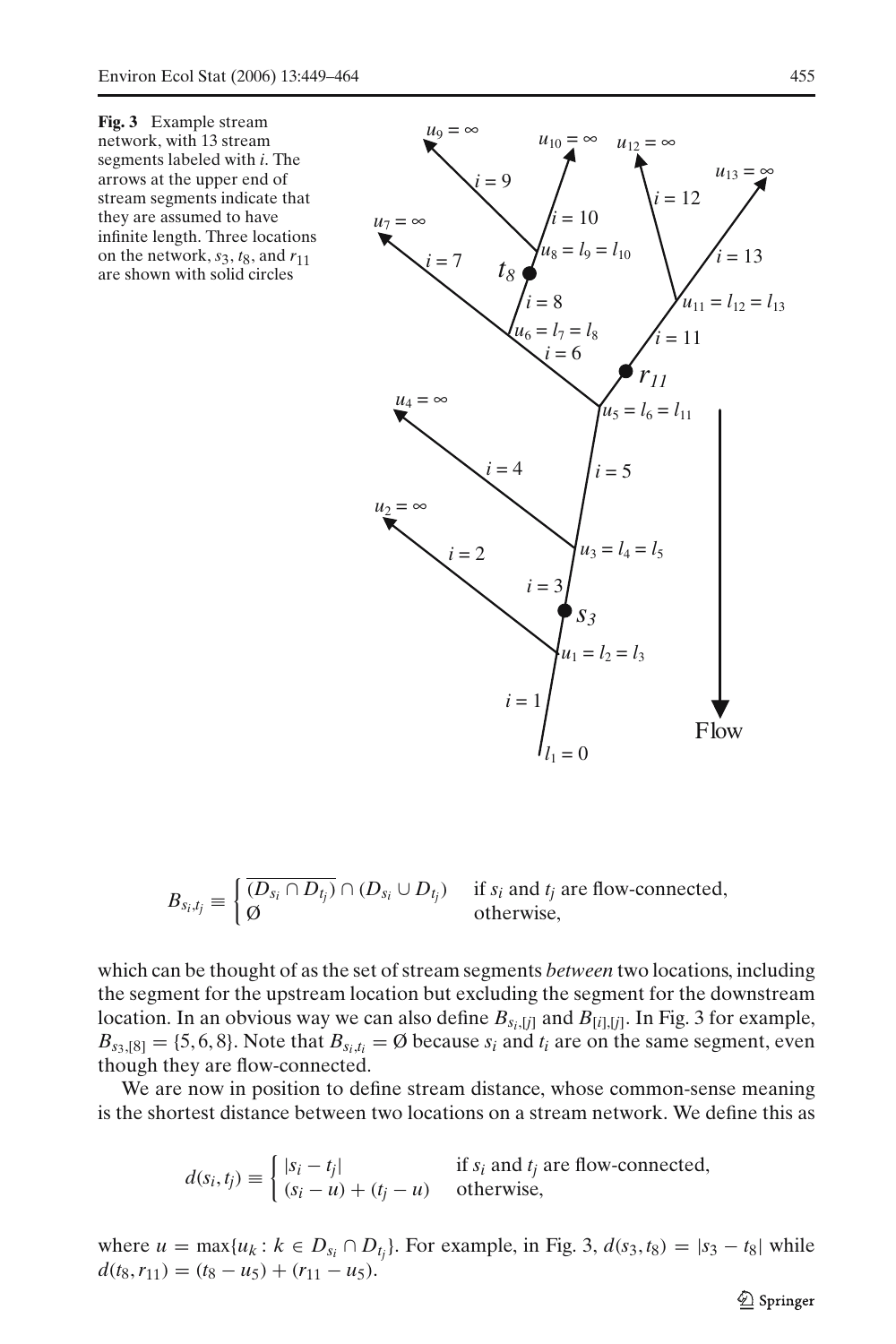



#### 2.2 Constructing random variables

Next, we will build random variables like that given in (4), but for our stream network. To help develop the ideas, consider Fig. 4. The white noise process  $W(x)$  in (4) is depicted as the wavy line around each line segment. For a location, such as that given by *s*1, the moving average function is shown as the shaded function along the line segment. This moving average function could go in both directions, up and down the stream in relation to flow. In this paper, we primarily consider functions that only go upstream, as shown in Fig. 4.

The moving average would be a standard construction for a single line segment that was continuous from  $-\infty$  to  $\infty$  on the real line, such as for time series models. However, for stream networks, the line segments split into two. Hence, we split the moving average into two parts, as shown in Fig. 4, with one part going up segment  $i = 2$  and the other going up segment  $i = 3$ . We will do the integral in (4) piecewise, summing up all segments that contain the moving average function  $g(x|\theta)$ . Because of the "upstream" construction, we only need to take the integrals for the segments that are in *i* and  $U_{s_i}$ . If we want the random variable  $Z(s_i)$  to be stationary, we need to take some care in the way that  $g(x|\theta)$  gets split as we go upstream. That is, suppose that upstream of the variable defined at  $t_2$  there are no further splits, whereas upstream of *r*<sub>3</sub> there are many splits. If we use no weighting at all, then the total area under  $g(x|\theta)$ will be much greater for  $r_3$  than for  $t_2$ . From (5), the variance of a random variable is  $\int_{-\infty}^{\infty} (g(x|\theta))^2 dx + v_j^2$ , so the variance of *r*<sub>3</sub> would be greater than for *t*<sub>2</sub>.

The solution is to use weighting, and the weighting can also incorporate flow volume. In the absence of any flow volume characteristics, we can simply weight each split in the moving average function by  $\sqrt{1/2}$ . On the other hand, suppose that the flow volume from one upstream segment is larger than the flow volume for the other upstream segment, then we might want to weight according to flow volume. It is often difficult to measure flow volume for each stream segment, but a proxy variable such as the stream order can be used; or the area of each basin could be used, which can be obtained from digital elevation maps (DEMs) in a Geographical Information System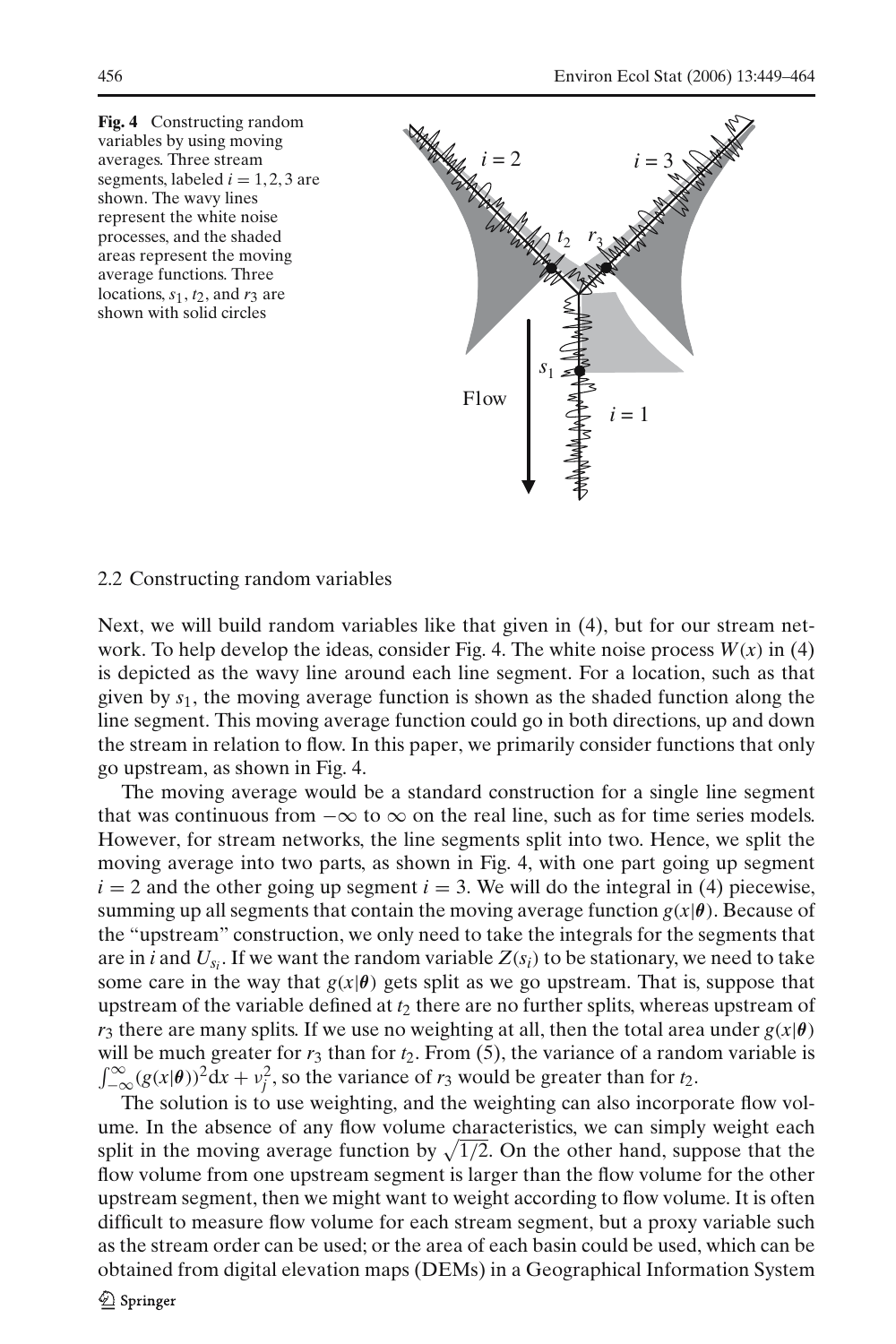(GIS). In Fig. 4, if we weight the segment  $i = 2$  with  $\omega_2$  and the segment  $i = 3$  with  $\omega_3$ , where  $\omega_2 + \omega_3 = 1$ , then we maintain stationarity of the variances by weighting with  $\sqrt{\omega_2}$  and  $\sqrt{\omega_3}$ .

For a stream network then, the construction that is equivalent to (4) is

$$
Z(s_i) = \int_{s_i}^{u_i} g(x_i - s_i | \boldsymbol{\theta}) W(x_i) dx_i
$$
  
+ 
$$
\sum_{j \in U_{s_i}} \left( \prod_{k \in B_{s_i, [j]}} \sqrt{\omega_k} \right) \int_{l_j}^{u_j} g(x_j - s_i | \boldsymbol{\theta}) W(x_j) dx_j.
$$
 (6)

For example, suppose we use the exponential moving average function from Table 1 for  $s_3$  in Fig. 3. Then

$$
Z(s_3) = \int_{s_3}^{u_3} e^{-(x_3 - s_3)} W(x_3) dx_3 + \sqrt{\omega_4} \int_{u_3}^{\infty} e^{-(x_4 - s_3)} W(x_4) dx_4
$$
  
+  $\sqrt{\omega_5} \int_{u_3}^{u_5} e^{-(x_5 - s_3)} W(x_5) dx_5 + \sqrt{\omega_5 \omega_6} \int_{u_5}^{u_6} e^{-(x_6 - s_3)} W(x_6) dx_6$   
+  $\sqrt{\omega_5 \omega_6 \omega_7} \int_{u_6}^{\infty} e^{-(x_7 - s_3)} W(x_7) dx_7 + \dots + \sqrt{\omega_5 \omega_{11} \omega_{13}} \int_{u_{11}}^{\infty} e^{-(x_{13} - s_3)} W(x_{13}) dx_{13},$ 

where recall that  $\omega_4 + \omega_5 = 1$ ,  $\omega_6 + \omega_{11} = 1$ , etc.

2.3 Valid covariances based on stream distance and flow

From the definition in (6), we can use (5) to obtain valid autocovariance models for a stream network.

$$
C(s_i, t_j | \theta) = \begin{cases} 0 & \text{if } s \text{ and } t \text{ are not flow-connected,} \\ C_1(0) + v_j^2 & \text{if } s = t, \\ \prod_{k \in B_{s_i, t_j}} \sqrt{\omega_k} C_1(d(s_i, t_j)) & \text{otherwise.} \end{cases}
$$
(7)

where  $C_1(h) = \int_{-\infty}^{\infty} g(x|\theta)g(x-h|\theta)dx$  and recall that  $d(s_i,t_j)$  is the stream distance between  $s_i$  and  $t_i$  on the stream network. The result in  $(7)$  might seem surprising at first. It basically says that we can use moving average models developed in one dimension, without any branching, as long as we use the proper weighting. Consequently, the final covariance matrix is quite easy to construct.

Consider any autocovariance function of distance in one dimension that can be developed using moving averages. Many commonly used models have moving average representations; some autocorrelation models are given in Table 1. Many of the models in Table 1 can be found in textbooks on geostatistics, such as Cressie (1993, p. 61) and Chiles and Delfiner (1999, p. 80). A general approach for working backwards from known, valid autocovariance models to the moving average function is given by Cressie and Pavlicova (2002). However, it is easy to create our own models. For example, consider  $g(x) = 1/(x+1)$  so that  $\int_{-\infty}^{\infty} g(x)g(x-h)dx = \ln(h+1)/h$  for  $h > 0$ , and it is equal to 1 for  $h = 0$ . This model appears to be new, so we call it the MARI-AH model (Moving Average Reciprocal 1 Add H), which is given in Table 1. From Table 1, a general method to develop a valid autocovariance from the autocorrelation function is by scaling the lag *h*, multiplying by a partial sill, and adding a nugget effect for  $h = 0$ ; i.e.,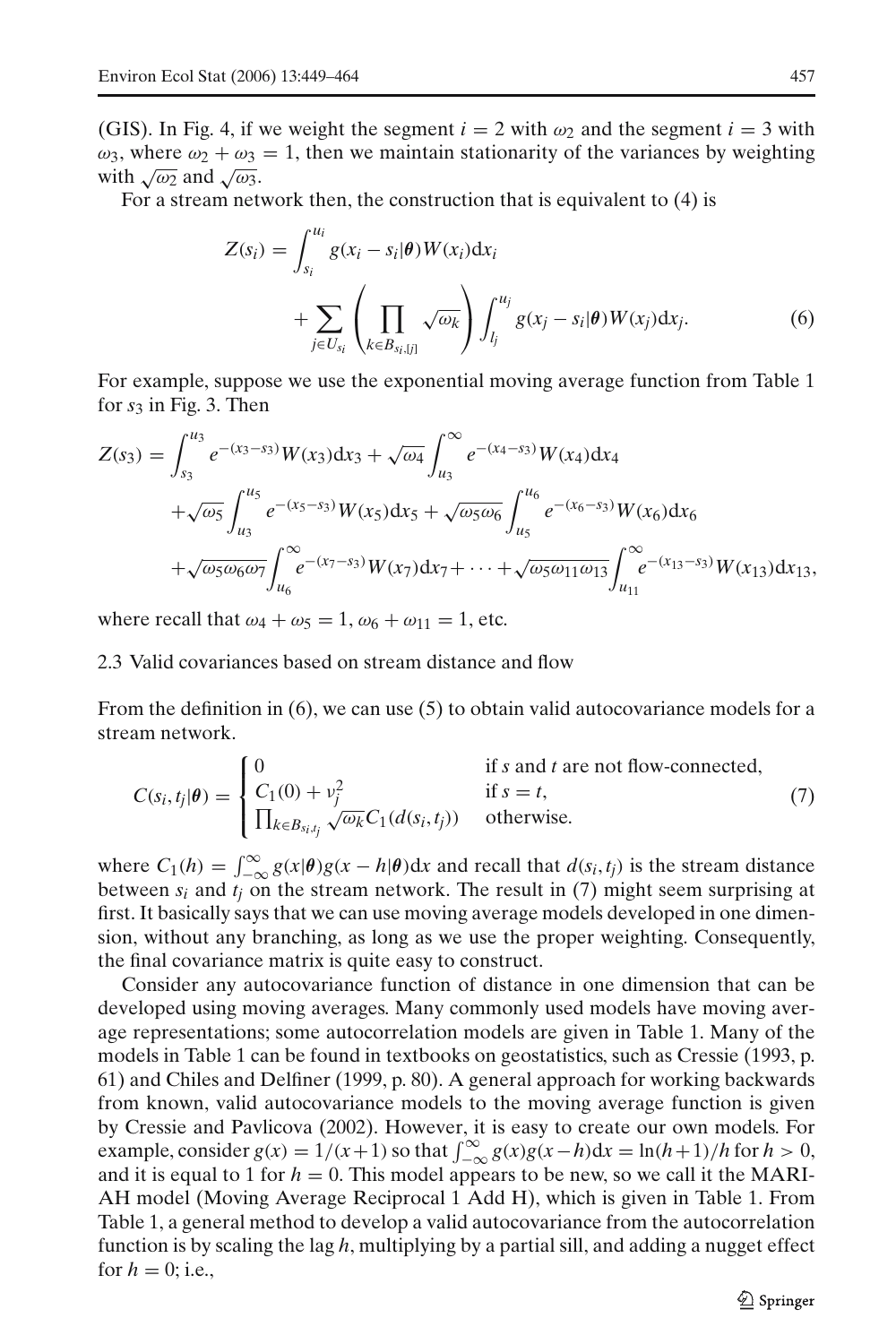$$
C_1(h|\theta) = \begin{cases} \theta_0 + \theta_1 & \text{if } h = 0, \\ \theta_1 \rho(h/\theta_2) & \text{if } h > 0. \end{cases}
$$
 (8)

Now we can develop a matrix **V** using stream distance for the functions given in Table 1 and (8). As noted earlier, this will not necessarily be a valid covariance matrix. However, if we use a weight matrix **A**, we obtain valid autocovariance matrices by using the Hadamard (element-wise) product  $\Sigma = A \odot V$ ; the matrix **A** contains zeros whenever locations are not flow-connected, and when sites are flow-connected, **A** contains the square root of the percentage of flow volume (or other weightings)  $\prod_{k \in B_{s_i,t_j}} \sqrt{\omega_k}$  that the downstream location receives from the upstream location, as given in (7). To maintain stationary variances, the two weightings should sum to one whenever there is a fork in the stream network. Assuming an exponential model in Table 1, for the example in Fig. 4,  $\Sigma = A \odot V$  is,

$$
\begin{pmatrix} 1 & \sqrt{\omega_2} & \sqrt{\omega_3} \\ \sqrt{\omega_2} & 1 & 0 \\ \sqrt{\omega_3} & 0 & 1 \end{pmatrix} \odot \begin{pmatrix} \theta_0 + \theta_1 & \theta_1 e^{-d(s_1,t_2)/\theta_2} & \theta_1 e^{-d(s_1,t_3)/\theta_2} \\ \theta_1 e^{-d(s_1,t_2)/\theta_2} & \theta_0 + \theta_1 & \theta_1 e^{-d(t_2,t_3)/\theta_2} \\ \theta_1 e^{-d(s_1,t_3)/\theta_2} & \theta_1 e^{-d(t_2,t_3)/\theta_2} & \theta_0 + \theta_1 \end{pmatrix}.
$$

#### 2.4 Valid covariances based on stream distance only

So far, we have developed models by taking moving average functions that are asymmetric, defining them only on the positive real numbers, and then letting the "tails" of the functions run upstream only. Now, consider the case where the tails run downstream only. As long as the stream network has a single lowest point, all locations will have the possibility of non-zero covariance because part of the moving average functions could overlap, unlike the case when the tails run upstream. Because these models have the possibility of autocorrelation among all locations, they may be more appropriate for variables like fish abundance, because fish can swim upstream and could be less sensitive to flow.

We do not develop these models in detail here; they will be the subject of a future paper. We do mention one model that is easy to obtain, however, because it will make for an interesting comparison to the flow models. If we use the exponential moving average, as given in Table 1, but run the tails downstream, we obtain a model that only depends on stream distance. It is not difficult to show, for example, in Fig. 4, that if the stream distance between  $s_1$  and  $t_2$  is the same as the stream distance between  $t_2$  and  $r_3$ , then  $C(s_1, t_2) = C(t_2, r_3)$  if we use the exponential moving average with the tails running downstream. So far, we have only been able to show that this is true for the exponential moving average, and it is not true for the other models in Table 1. Thus, the exponential covariance model (2) is the only one that we know that is guaranteed to work using stream distance in the same way that we would use Euclidean distance. This also explains why the exponential model is valid in Fig. 1. Note that Curriero (1996) also found this to be the only valid model for networks such as roads.

## **3 Example**

As an example, we use the data shown in Fig. 2. These data are concentration measurements of  $SO_4$  (in  $\mu$ eq/L) from a stream network in Maryland, as described earlier. There were 23 sites. Ideally, we would have more locations, but this data set provides a useful illustration.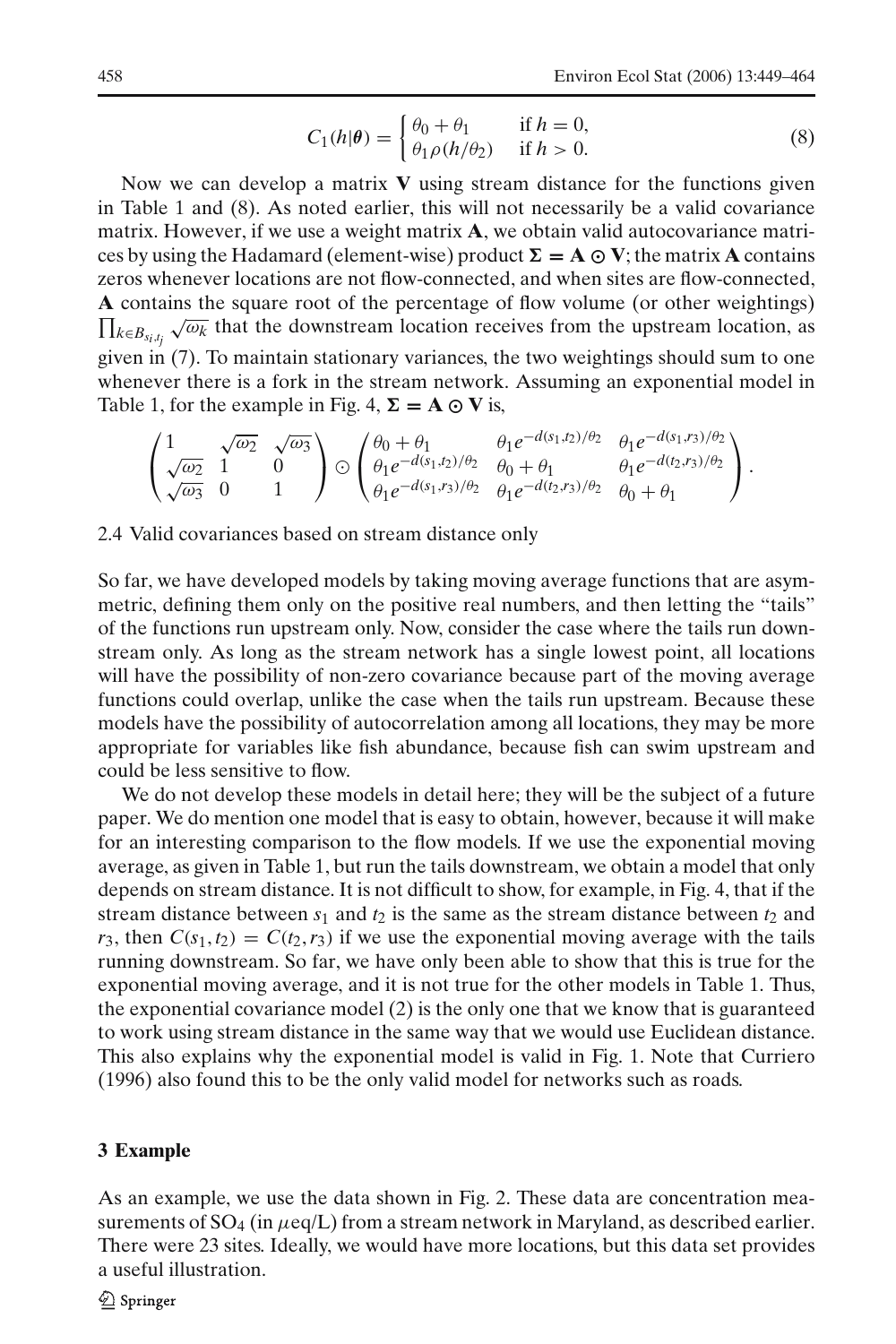

We begin with an exploratory analysis of the data. In Fig. 5, we plot the empirical semivariogram for the data from Fig. 2, using the classical estimator as given, for example, in Cressie (1993, p. 75). We use two modifications: (1) we use stream distance rather than Euclidean distance, and (2) we separate those pairs of locations that are flow-connected from those that are not. Figure 5 shows that there is a strong difference in the empirical semivariogram between flow-connected locations and those that are not flow-connected. Both sets of points increase with increasing distance, indicating a possible trend, but locations that are flow-connected are lower overall than those that are not flow-connected. This is consistent with the idea that those locations that are flow-connected are more autocorrelated. Note that there is no weighting for flow volume in the variogram, so it would not be appropriate to use this for estimating covariance parameters, as is often done in classical geostatistics.

For weights on each stream segment, we used a digital elevation map (DEM) and National Hydrography Dataset (NHD) to compute the hydrologic basin for each stream segment, and then used a GIS to calculate the area of that basin. For each fork in the network, each segment was weighted in proportion to the area of its stream basin, where the weights summed to one. A GIS was also used to compute the stream distances. In addition to the 23 data locations, we created 433 prediction locations evenly spaced throughout the stream network. We included one covariate in the analysis; the distance upstream from the lowest point.

First, we use the exponential model that incorporates flow. We used REML to estimate the three covariance parameters contained in  $\Sigma = A \odot V$ , which were  $\hat{\theta}_0 = 0.297 \hat{\theta} = 2.55$  and  $\hat{\theta} = 2317$  where the gauge is in hilamateur. We then we define 0.387,  $\hat{\theta}_1 = 3.55$ , and  $\hat{\theta}_2 = 2217$ , where the range is in kilometers. We then used the fitted covariance matrix to estimate the fixed effects. This is termed "empirical" best linear unbiased estimation (EBLUE), and is often used in software such as SAS (Littell et al. 1996). A table of fixed effects estimates and other relevant information, similar to what is produced in linear model software, is given in Table 2. There is evidence of a decreasing trend in SO<sub>4</sub> with distance upstream.

Next, we fit both constant mean models and models with the distance upstream covariate with all of the covariance models in Table 1, and include the unweighted exponential model based purely on stream distance. In Table 3, we compare models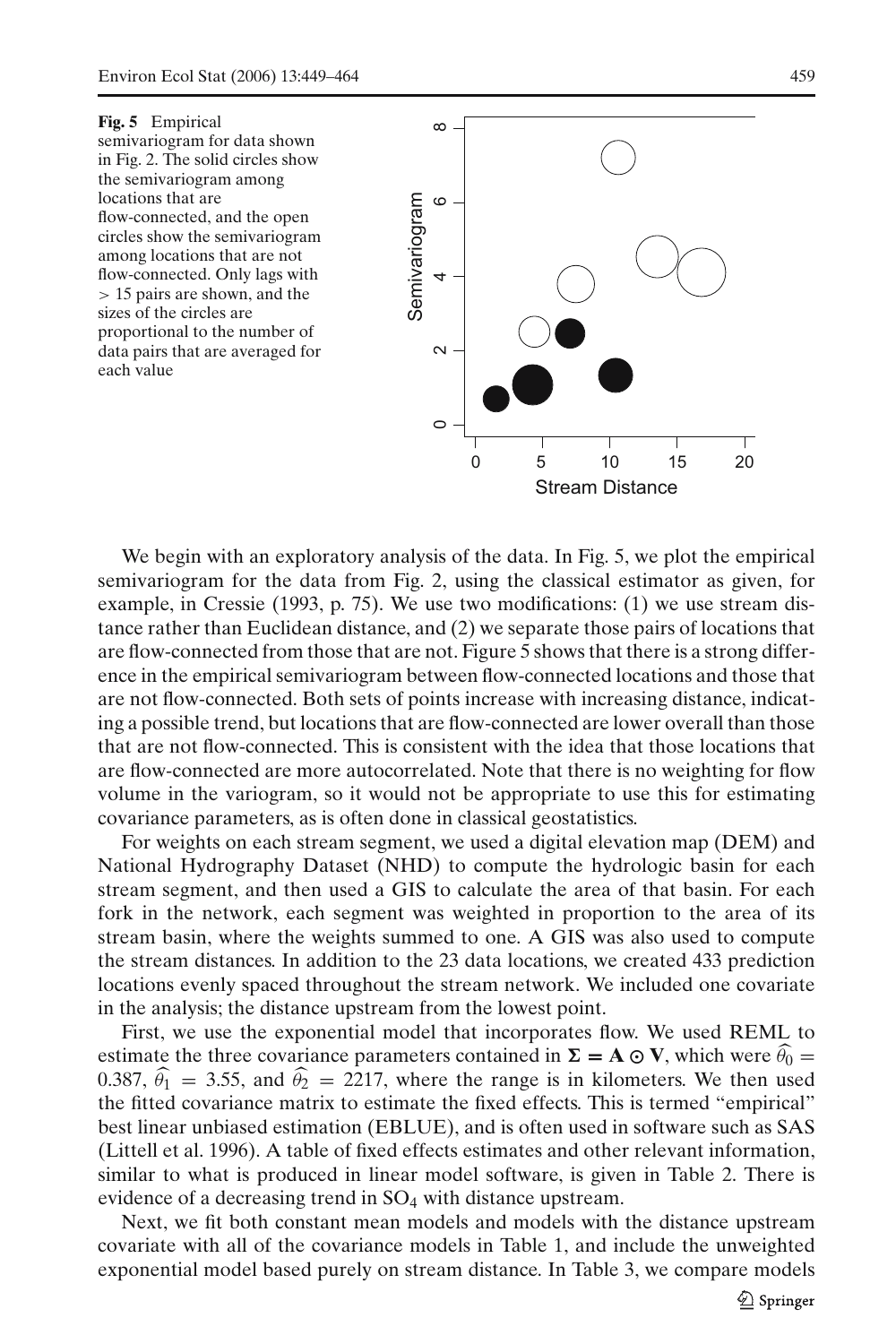| Effect            | Estimate  | Standard error | Degrees of freedom | $t$ value | Prob $t$ |
|-------------------|-----------|----------------|--------------------|-----------|----------|
| Intercept         | 9.07      | 0.984          | 21                 | 9.22      | < 0.0001 |
| Distance upstream | $-0.1337$ | 0.0537         | 21                 | $-2.488$  | 0.0213   |

**Table 2** Fixed effects table for example data

**Table 3** Criteria for comparing models for example data

| Model                            | $AIC^a$ | $BIC^b$ | RMSPE <sup>c</sup> |
|----------------------------------|---------|---------|--------------------|
| Constant mean                    |         |         |                    |
| Linear-with-sill                 | 90.270  | 94.812  | 1.599              |
| Spherical                        | 90.276  | 94.818  | 1.600              |
| Mariah                           | 90.386  | 94.928  | 1.612              |
| Exponential                      | 90.324  | 94.866  | 1.606              |
| Exponential <sup>d</sup>         | 95.409  | 99.951  | 1.652              |
| With distance-upstream covariate |         |         |                    |
| Linear-with-sill                 | 87.354  | 93.031  | 1.446              |
| Spherical                        | 87.354  | 93.031  | 1.446              |
| Mariah                           | 87.354  | 93.031  | 1.446              |
| Exponential                      | 87.354  | 93.031  | 1.446              |
| Exponential <sup>d</sup>         | 95.684  | 101.362 | 1.642              |

<sup>a</sup> Akaike Information Criteria

<sup>b</sup> Bayesian Information Criteria

<sup>c</sup> Root-Mean-Squared-Prediction-Errors

<sup>d</sup> Model based on pure distance, without flow weightings

based on AIC (An Information Criteria, Akaike 1973), BIC (Bayesian Information Criteria, Schwarz 1978) and root-mean-squared-prediction errors (RMSPE) from cross-validation (for a description of cross-validation, see Cressie 1993, p. 101). Because we are comparing models with different fixed effects, we used maximum likelihood when computing AIC and BIC, but used restricted maximum likelihood for RMSPE. Table 3 indicates that there is little difference among the models that use flow. Also notice that for AIC, BIC, and RMSPE, all of the models using flow volume weights are much better than the exponential model based purely on stream distance. As in Table 2, AIC, BIC, and RMSPE indicate that distance upstream is a useful covariate. Also notice from Table 3 that the models with the distance upstream covariate have exactly the same AIC, BIC, and RMSPE values for all flow-based covariances. This occurs when  $\Sigma = A \odot V = A \odot (\theta_0 I + \theta_1 11')$ ; i.e., all autocorrelation models have the ability to have nearly pure autocorrelation of one among all locations. In this case, most of the spatial structure in the covariance matrix is captured by the flow weightings in **A**.

Now consider models with the distance upstream covariate; it is interesting to compare parameters for the exponential covariance model, both with and without the flow volume weightings. The partial sill and nugget effect for the flow model are 3.546 and 0.387, respectively, while for the pure distance case they are 1.996 and 1.217. Clearly, from Fig. 2, there is heterogeneity near the confluence of streams, and in general, this is apparent from Fig. 5. The pure distance model accounts for this with a larger nugget effect, whereas the flow model handles the heterogeneity through the weights.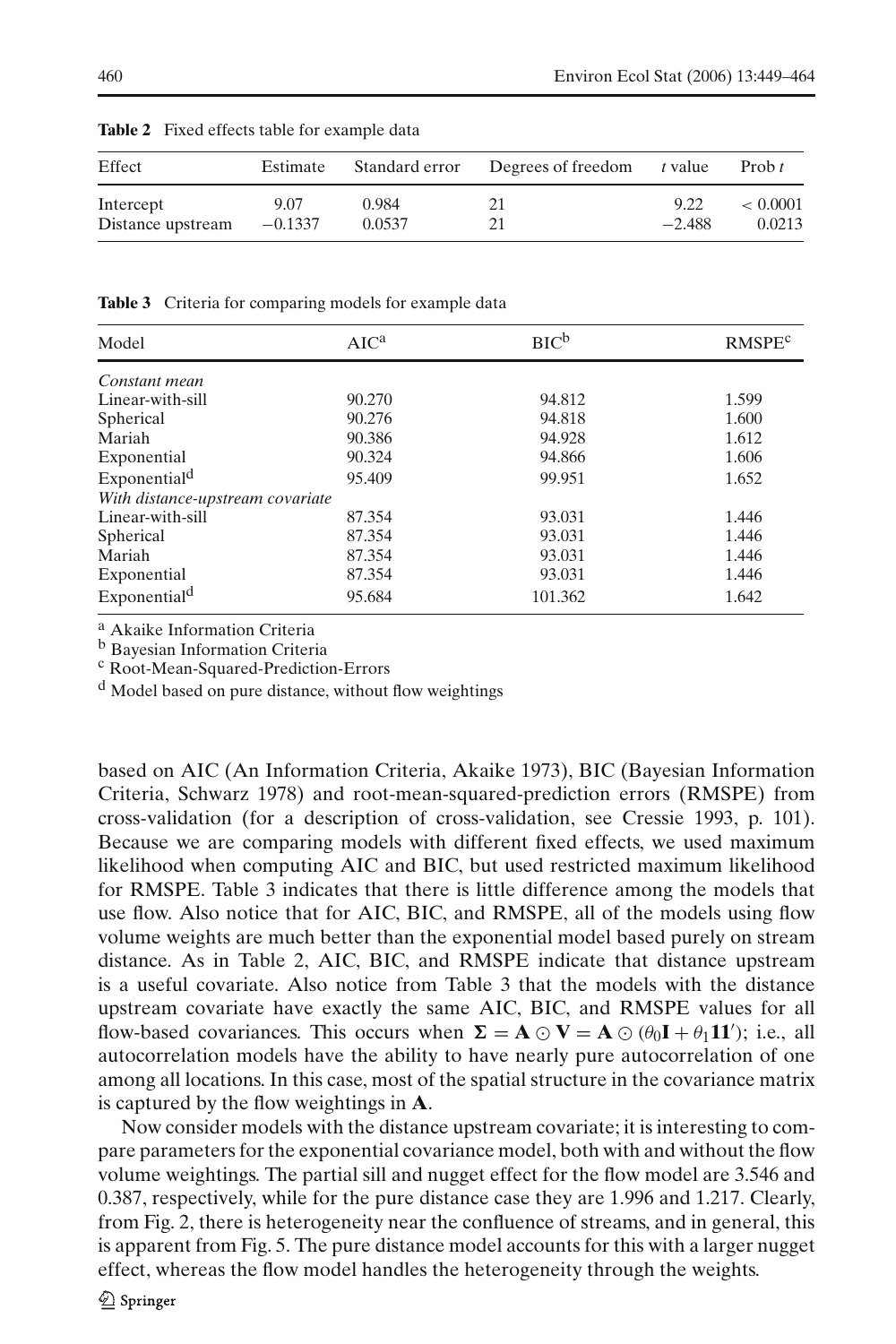In order to make predictions, we will include the distance upstream covariate and use the fitted covariance matrix using REML for the exponential model using flow; although, recall from Table 3, it really does not matter which autocorrelation model is used. Once we have a valid covariance matrix, the usual universal kriging equations can be used (see, e.g., Cressie 1993, p. 123). The predictions are shown in Fig. 6. Notice in Fig. 6 that we see some of the usual properties from kriging. The prediction standard errors are smallest near the data values, and predictions change gradually within stream segments. We can see a general trend upstream with decreasing values. However, there are several interesting and unusual features in Fig. 6. First, look at the predictions on the stream segment labeled A (a close-up is provided with an inset). Notice that the predictions are lower than the two nearest values on the main stream, and lower than all of the predictions on the main stream segment, even though no data occurred on the segment labeled A. The model recognizes the fact that, relative to the mouth of stream segment A, the downstream value is lower than the upstream



**Fig. 6** Predictions for the example data in Fig. 2. The Observed locations are shown with large circles and predicted locations are shown with smaller circles; both are shaded according to their observed or predicted values. The width of the gray shading behind the circles is proportional to the prediction standard errors. Thus, areas with wider shading have less precision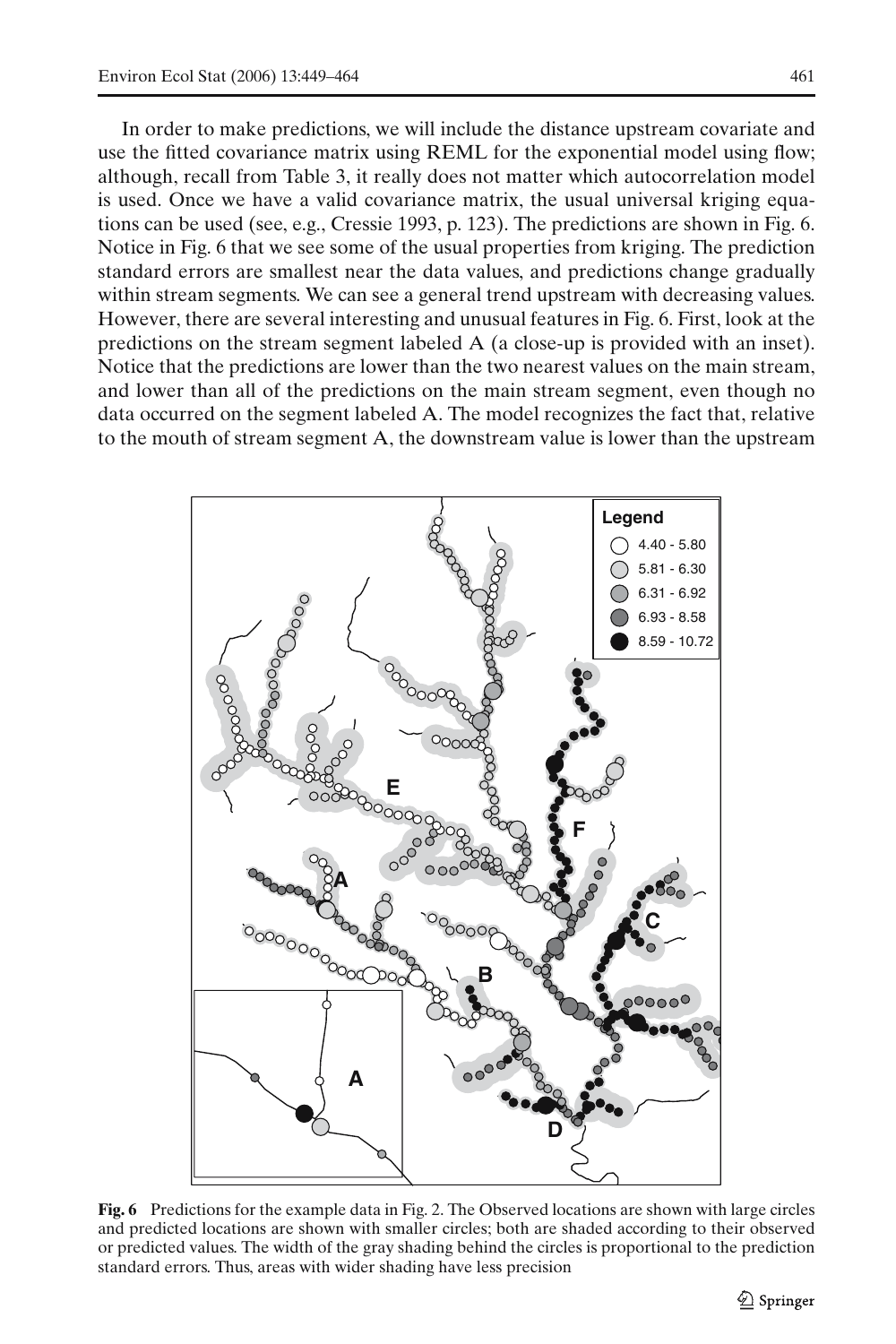value. We suppose that it is likely that stream segment A has added water with low values. In fact, the stream flow from segment A is rather small, so the predictions are quite low. The prediction standard errors are large on stream segment A, but it is interesting to see that the predictions are able to use the changing values in the stream segment into which A flows to adjust the predicted values. The same thing happens to the stream segment labeled with B, except here the predicted values are greater than the main stream because the observed values increase when going from the upstream location to the downstream location on the main stream.

For another interesting property, notice that the prediction standard errors get very large at the fork labeled C, whereas they are smaller at the fork labeled D. The observed location at C is just below the fork, whereas for D it is just above the fork. When the observed location is just below a fork, as in C, there is no way of knowing whether that value is the mixture of streams with high and low values, or any combination of mixing. This lack of knowledge is reflected in the prediction standard errors. Also, there is more flow volume coming from the northern fork at C, so the prediction standard errors are a bit lower here, reflecting the fact that it would probably have more influence over the observed value. These properties have obvious and important implications for sampling designs on stream networks.

Finally, in Fig. 7 we simulate data near a stream fork. In general, kriging predictions are "smooth," changing gradually between observed locations. However, notice that because of the construction using asymmetric moving averages with tails that only run upstream, there are prediction discontinuities at stream junctions in Fig. 7. This is an important property for predicting stream chemistry values and fits our understanding of how flow affects observations and predictions.

**Fig. 7** A close-up of simulated predictions. Observed locations are shown with large circles and predicted locations are shown with smaller circles; both are shaded according to their observed or predicted values. Notice the discontinuity of predictions at the stream fork

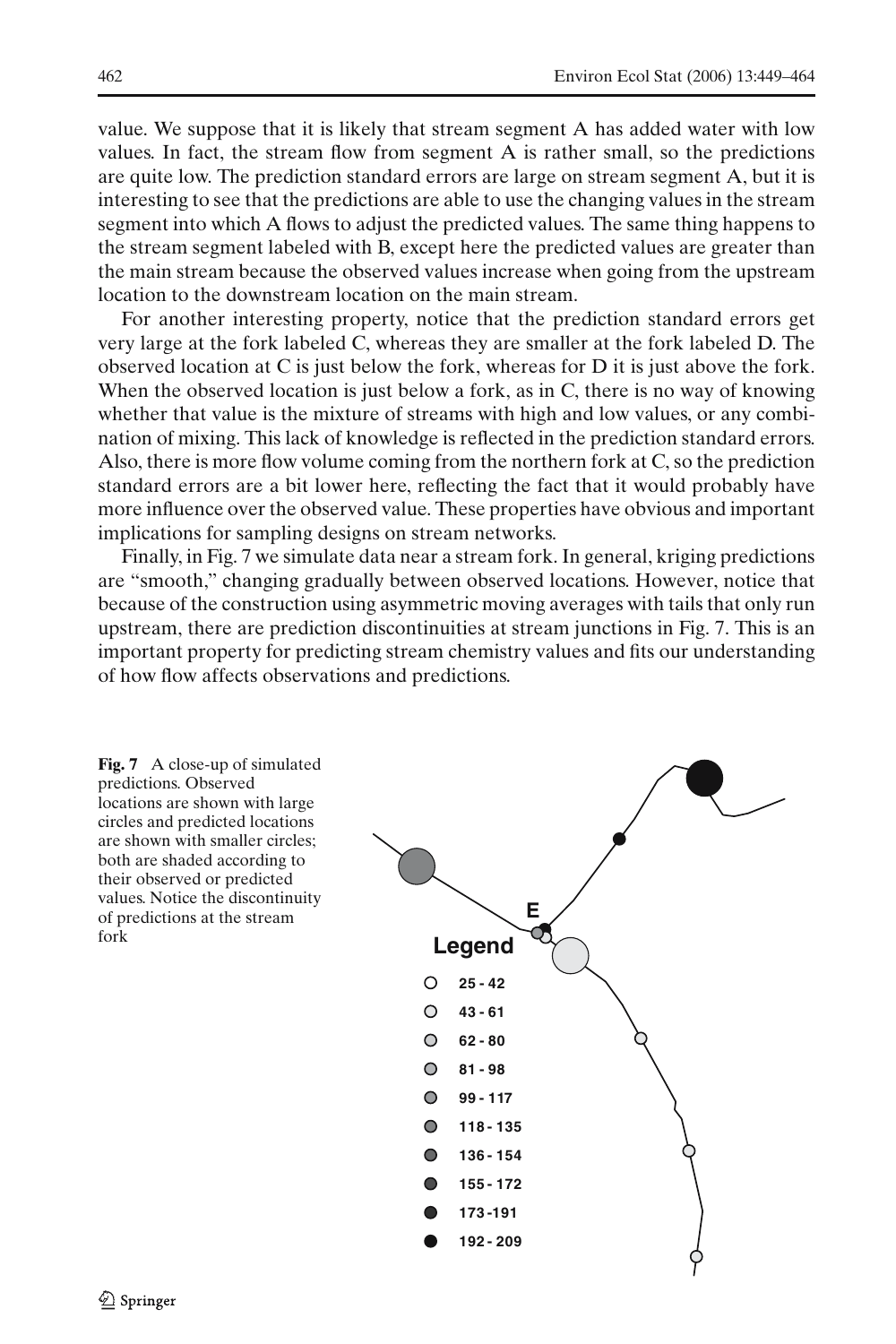In the prediction of a resource, or the monitoring of pollution, we often want to predict the total or average amount along a stream segment, in addition to making a map of point predictions. When using covariates, this is also known as universal block kriging (see, e.g., Cressie 1993, p. 151). Because we have a valid, fitted covariance matrix, we can easily perform universal block kriging on stream segments. From Fig. 6, we block krige the stream segment E and the segment labeled with F. The predicted average for segment E is 5.51 with a prediction standard error of 1.07, while the predicted average for segment F is 9.88, with a prediction standard error of 0.62.

#### **4 Discussion and conclusions**

We were able to meet the objectives stated in the introduction. We developed valid spatial covariance models that use flow and stream distance. For the example data set, the models using flow were much more appropriate than the pure stream distance model. The valid covariance matrix based on flow and stream distance allowed us to fit a spatial linear model to fixed effects and evaluate their importance. We also used the spatial linear model for kriging and block kriging predictions.

Many areas need further research in developing spatial models for stream networks. Exploratory graphics and diagnostic methods are important tools in selecting and evaluating models. Because of the weighting for flow models, the usual methods may not be appropriate. For example, the usual empirical variogram on residuals needs modification to account for weighting. As mentioned earlier, whole classes of models are yet to be developed for moving averages that have their tails running downstream rather than upstream, or in both directions. More functions can be developed for flow models as well. We used REML for covariance estimation, but Bayesian and other estimation methods need to be developed. The use of moving averages could allow for the use of nonstationary models, where we would allow the variance to change with flow. Space precludes additional development here, but these research areas are currently being investigated.

**Acknowledgements** Financial support for this work was provided by Federal Aid in Wildlife Restoration to the Alaska Department of Fish and Game, and the EPA STAR grant CR-82909501-0. Thanks to Noel Cressie, Jesse Frey, Andrew Merton and an anonymous reviewer for comments, to Ron Barry for many years of collaboration on moving average models and parts of Table 1, and to Scott Urquhart, Jennifer Hoeting, and Hariharan Iyer who invited this talk for the Graybill Conference in Ft. Collins in June, 2004.

#### **References**

- Akaike H (1973) Information theory and an extension of the maximum likelihood principle. In: Petrov BN, Csaki F (eds) Second International Symposium on Information Theory. Akademiai Kiado, Budapest, pp 267–281
- Barry RP, Ver Hoef JM (1996) Blackbox kriging: spatial prediction without specifying the variogram. J Agricult Biol Environ Stat 1:297–322
- Chiles J-P, Delfiner P (1999) Geostatistics: modeling spatial uncertainty. John Wiley and Sons, New York, p 695
- Cressie N (1993) Statistics for spatial data, revised edition. John Wiley and Sons, New York, p 900

Cressie N, Majure JJ (1997) Spatio-temporal statistical modeling of livestock waste in streams. J Agricult Biol Environ Stat 2:24–47

Cressie N, Pavlicova M (2002) Calibrated spatial moving average simulations. Stat Model 2:267–279